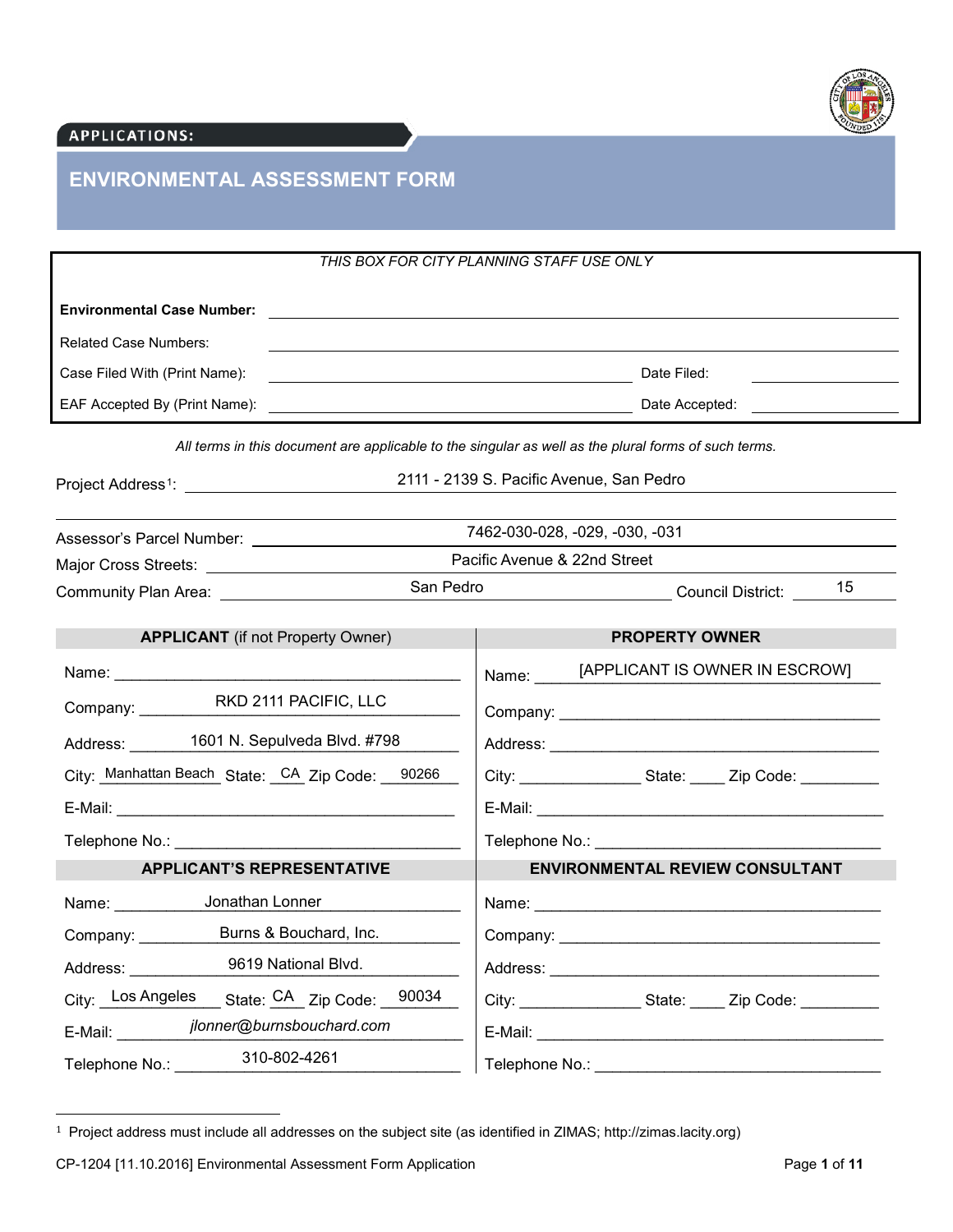## **OVERVIEW**

CEQA, or the California Environmental Quality Act, is a statute that requires state and local agencies to identify the significant environmental impacts of their actions and to avoid or mitigate those impacts, if feasible. CEQA requires public agencies to conduct environmental review before making a determination on a project. The environmental review process examines the potential impacts your project will have on the property and its surroundings, and makes recommendations (mitigation measures) on how to minimize or reduce those impacts that are found to be significant. The purpose of this application is to assist staff in determining the appropriate environmental clearance for your project. Please fill out this form completely. Missing, incomplete or inconsistent information will cause delays in the processing of your application.

#### **PROJECT DESC5IPTION**

**\$** Briefly describe the entire project and any related entitlements (e.g. Tentative Tract, Conditional Use, Zone Change, etc.). The description must include all phases and plans for future expansion.

| Construction of (N) four-story, 100-unit mixed-use building (11-units reserved for VLI tenants) with 1,800<br>square-feet of ground floor retail and a below-grade automobile parking garage. Entitlements for this project                                                                                                         |  |  |  |  |  |
|-------------------------------------------------------------------------------------------------------------------------------------------------------------------------------------------------------------------------------------------------------------------------------------------------------------------------------------|--|--|--|--|--|
|                                                                                                                                                                                                                                                                                                                                     |  |  |  |  |  |
|                                                                                                                                                                                                                                                                                                                                     |  |  |  |  |  |
| are a Density Bonus with Off-Menu Incentives, a Conditional Use for a 46% Density Bonus, Site Plan Review                                                                                                                                                                                                                           |  |  |  |  |  |
| and a Redevelopment Plan Project Compliance.                                                                                                                                                                                                                                                                                        |  |  |  |  |  |
|                                                                                                                                                                                                                                                                                                                                     |  |  |  |  |  |
|                                                                                                                                                                                                                                                                                                                                     |  |  |  |  |  |
| $\Box$ YES<br><b>Ø</b> NO<br>Additional information or Expanded Initial Study attached:                                                                                                                                                                                                                                             |  |  |  |  |  |
| <b>B.</b> Will the project require certification, authorization, clearance or issuance of a permit by any federal, state,<br>county, or environmental control agency, such as Environmental Protection Agency, Air Quality Management<br>$\Box$ YES<br><b>Ø</b> NO<br>District, Water Resources Board, Environmental Affairs, etc.? |  |  |  |  |  |
| If YES, please specify:                                                                                                                                                                                                                                                                                                             |  |  |  |  |  |
|                                                                                                                                                                                                                                                                                                                                     |  |  |  |  |  |

**A. Project Site.**

| Lot Area:  | 24,336 (per ZIMAS)    | square feet |
|------------|-----------------------|-------------|
| Net Acres: | 0.559<br>Gross Acres: |             |

#### **B. Zoning/Land Use.**

|                                 | <b>Existing</b>             | <b>Proposed</b>               |  |
|---------------------------------|-----------------------------|-------------------------------|--|
| Zoning                          | C <sub>2</sub> -1XL-CPIO    | Same                          |  |
| Use of Land                     | Restaurant, parking, vacant | <b>Residential and Retail</b> |  |
| <b>General Plan Designation</b> | Neighborhood Commercial     | Same                          |  |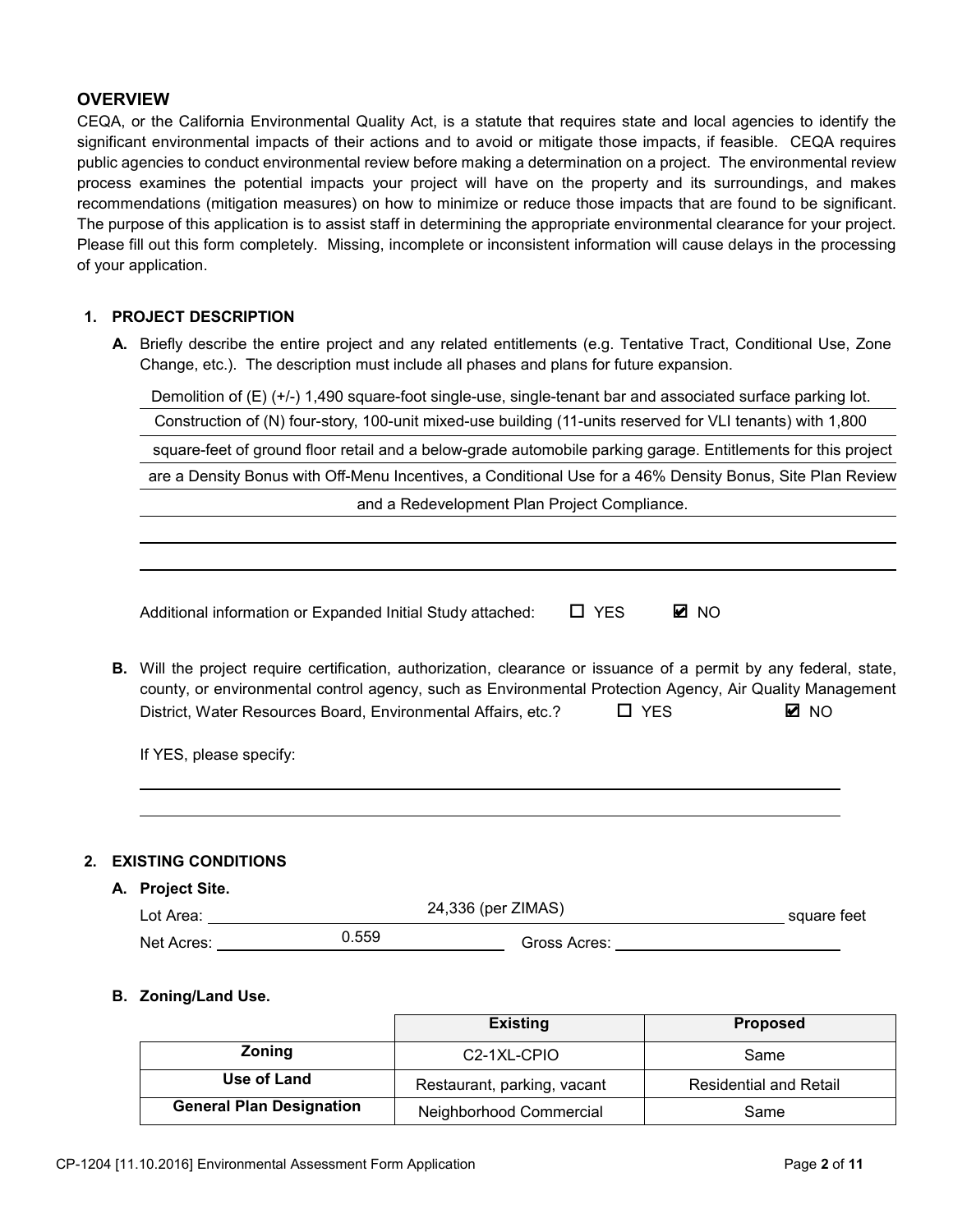#### **C. Structures.**

| 1. | Does the property contain any vacant structure?                                                        |           |                              | $\Box$ YES | M NO                                                  |     |
|----|--------------------------------------------------------------------------------------------------------|-----------|------------------------------|------------|-------------------------------------------------------|-----|
|    | If YES, describe and state how long it has been vacant:                                                |           |                              |            |                                                       |     |
|    |                                                                                                        |           |                              |            |                                                       |     |
| 2. | Will any structures be removed/demolished as a result of the project?                                  |           |                              |            | <b>Ø</b> YES                                          | NO. |
|    | If YES, provide the number: $\frac{1}{\sqrt{1-\frac{1}{2}}}\$ , type:                                  |           |                              |            | Wood                                                  |     |
|    |                                                                                                        |           |                              |            | _, total square footage:<br>1,490 S.F. (per Assessor) |     |
|    | and age:                                                                                               | 85 (1934) | of structures to be removed. |            |                                                       |     |
|    |                                                                                                        |           |                              |            |                                                       |     |
|    | If residential dwellings (apartments, single-family, condominiums etc.) are being removed indicate the |           |                              |            |                                                       |     |
|    | N/A<br>number of units:                                                                                |           |                              |            |                                                       |     |

#### **D. Trees.**

| Are there any trees on the property, and/or within the public right-of-way next to the property, that will be |              |              |  |
|---------------------------------------------------------------------------------------------------------------|--------------|--------------|--|
| removed or impacted* as a result of the project?                                                              | <b>Ø</b> YES | $\square$ NO |  |

If YES complete the following:

| <b>Tree</b><br><b>Status</b>      | Quantity<br><b>Existing</b> | <b>Tree Types</b>                          | Quantity<br><b>Removed</b> | Quantity<br><b>Relocated</b> | Quantity<br><b>Replaced</b> | Quantity<br>Impacted* |
|-----------------------------------|-----------------------------|--------------------------------------------|----------------------------|------------------------------|-----------------------------|-----------------------|
| Non-Protected                     | 21                          | Palm                                       | 21                         |                              | $*27$                       |                       |
| (8" trunk diameter                |                             |                                            |                            |                              |                             |                       |
| and greater)                      |                             |                                            |                            |                              |                             |                       |
|                                   |                             |                                            |                            |                              |                             |                       |
| <b>Protected</b>                  |                             | Oak Tree<br>(excluding Scrub Oak)          |                            |                              |                             |                       |
| (4" trunk diameter<br>and greater |                             | Southern California<br><b>Black Walnut</b> |                            |                              |                             |                       |
|                                   |                             | Western Sycamore                           |                            |                              |                             |                       |
|                                   |                             | California Bay                             |                            |                              |                             |                       |

**\*** Impacted means that grading or construction activity will be conducted within five (5) feet of, or underneath the tree's canopy. *\* [Trees in ROW replaced 2:1; Trees also provided per 12.21 G]* 

Additional information attached: ■ YES □ NO **Ø** YES

*If a protected tree (as defined in Section 17.02 of the LAMC) will be removed, replaced, relocated, or impacted, a Tree Report is required.*

**E. Slope.** State the percent of property which is:

Less than 10% slope: \_\_\_\_<sup>100%</sup>\_\_\_\_10-15% slope: \_\_\_\_\_\_\_ over 15% slope:

*If slopes over 10% exist, a Topographic Map will be required.*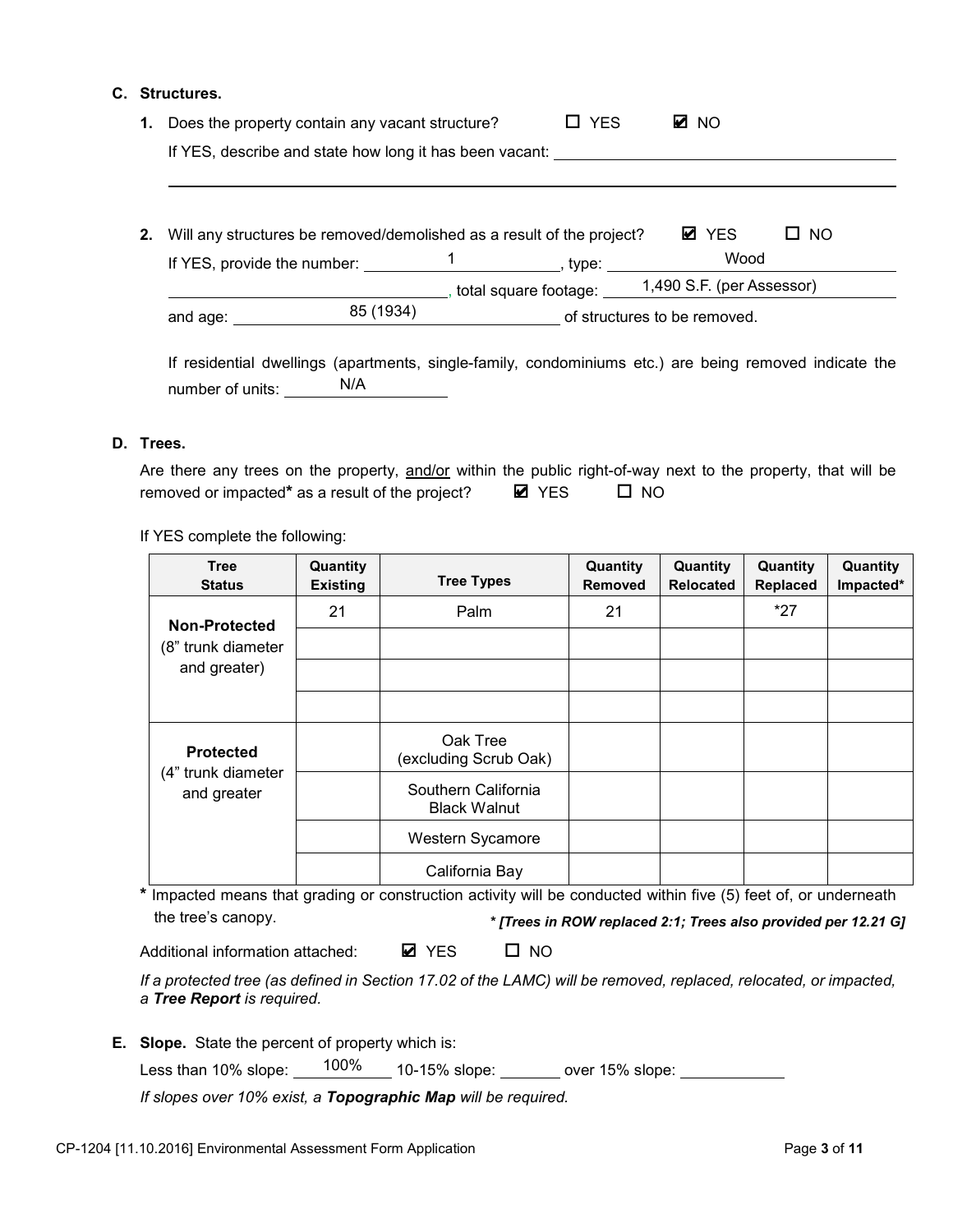|    | F. Grading. Specify the total amount of dirt being moved:                                                                                                                                                                                                                                                           |              |                                   |             |  |  |  |  |
|----|---------------------------------------------------------------------------------------------------------------------------------------------------------------------------------------------------------------------------------------------------------------------------------------------------------------------|--------------|-----------------------------------|-------------|--|--|--|--|
|    | $\Box$ 0-500 cubic yards $\Box$ More than 500 cubic yards                                                                                                                                                                                                                                                           |              |                                   |             |  |  |  |  |
|    | If more than 500 cubic yards (indicate amount): ________________________________                                                                                                                                                                                                                                    |              | 904<br>$(0.56 \text{ acre-feet})$ | cubic yards |  |  |  |  |
|    |                                                                                                                                                                                                                                                                                                                     |              |                                   |             |  |  |  |  |
|    | G. Import/Export. Indicate the amount of dirt to be imported or exported:                                                                                                                                                                                                                                           |              |                                   |             |  |  |  |  |
|    |                                                                                                                                                                                                                                                                                                                     |              |                                   |             |  |  |  |  |
|    |                                                                                                                                                                                                                                                                                                                     |              |                                   |             |  |  |  |  |
|    | Location of borrow site: Network and the set of the set of the set of the set of the set of the set of the set of the set of the set of the set of the set of the set of the set of the set of the set of the set of the set o                                                                                      |              | N/A                               |             |  |  |  |  |
|    | Is the Project Site located within a Bureau of Engineering (BOE) Special Grading Area? $\Box$ YES<br>M NO                                                                                                                                                                                                           |              |                                   |             |  |  |  |  |
|    | If YES, a Haul Route is required.                                                                                                                                                                                                                                                                                   |              |                                   |             |  |  |  |  |
|    |                                                                                                                                                                                                                                                                                                                     |              |                                   |             |  |  |  |  |
| н. | Hazardous Materials and Substances. Is the project proposed on land that is or was developed with a dry<br>cleaning, automobile repair, gasoline station, or industrial/manufacturing use, or other similar type of use that<br>may have resulted in site contamination? ■ YES<br>$\square$ NO                      |              |                                   |             |  |  |  |  |
|    | If YES, describe: <u>contract the contract of the Phase I provided.</u>                                                                                                                                                                                                                                             |              |                                   |             |  |  |  |  |
|    | If YES, a Phase I Environmental Site Assessment (ESA) is required.                                                                                                                                                                                                                                                  |              |                                   |             |  |  |  |  |
| L. | Historic, Cultural and/or Architecturally Significant Site or Structure. Does the project involve any<br>structures, buildings, street lighting systems, spaces, sites or components thereof which are designated or may<br>be eligible for designation in any of the following? If YES, please check and describe: |              |                                   |             |  |  |  |  |
|    |                                                                                                                                                                                                                                                                                                                     |              |                                   |             |  |  |  |  |
|    |                                                                                                                                                                                                                                                                                                                     |              |                                   |             |  |  |  |  |
|    |                                                                                                                                                                                                                                                                                                                     |              |                                   |             |  |  |  |  |
|    | $\square$ Located within a City of Los Angeles Historic Preservation Overlay Zone (HPOZ):                                                                                                                                                                                                                           |              |                                   |             |  |  |  |  |
|    | ,我们也不会有什么。""我们的人,我们也不会有什么?""我们的人,我们也不会有什么?""我们的人,我们也不会有什么?""我们的人,我们也不会有什么?""我们的人                                                                                                                                                                                                                                    |              |                                   |             |  |  |  |  |
|    |                                                                                                                                                                                                                                                                                                                     |              |                                   |             |  |  |  |  |
|    | Does the Project affect any structure 45 or more years old that does not have a local, state, or federal                                                                                                                                                                                                            |              |                                   |             |  |  |  |  |
|    | designation for cultural or historic preservation?                                                                                                                                                                                                                                                                  | <b>Ø</b> YES | $\square$ NO                      |             |  |  |  |  |
|    |                                                                                                                                                                                                                                                                                                                     |              |                                   |             |  |  |  |  |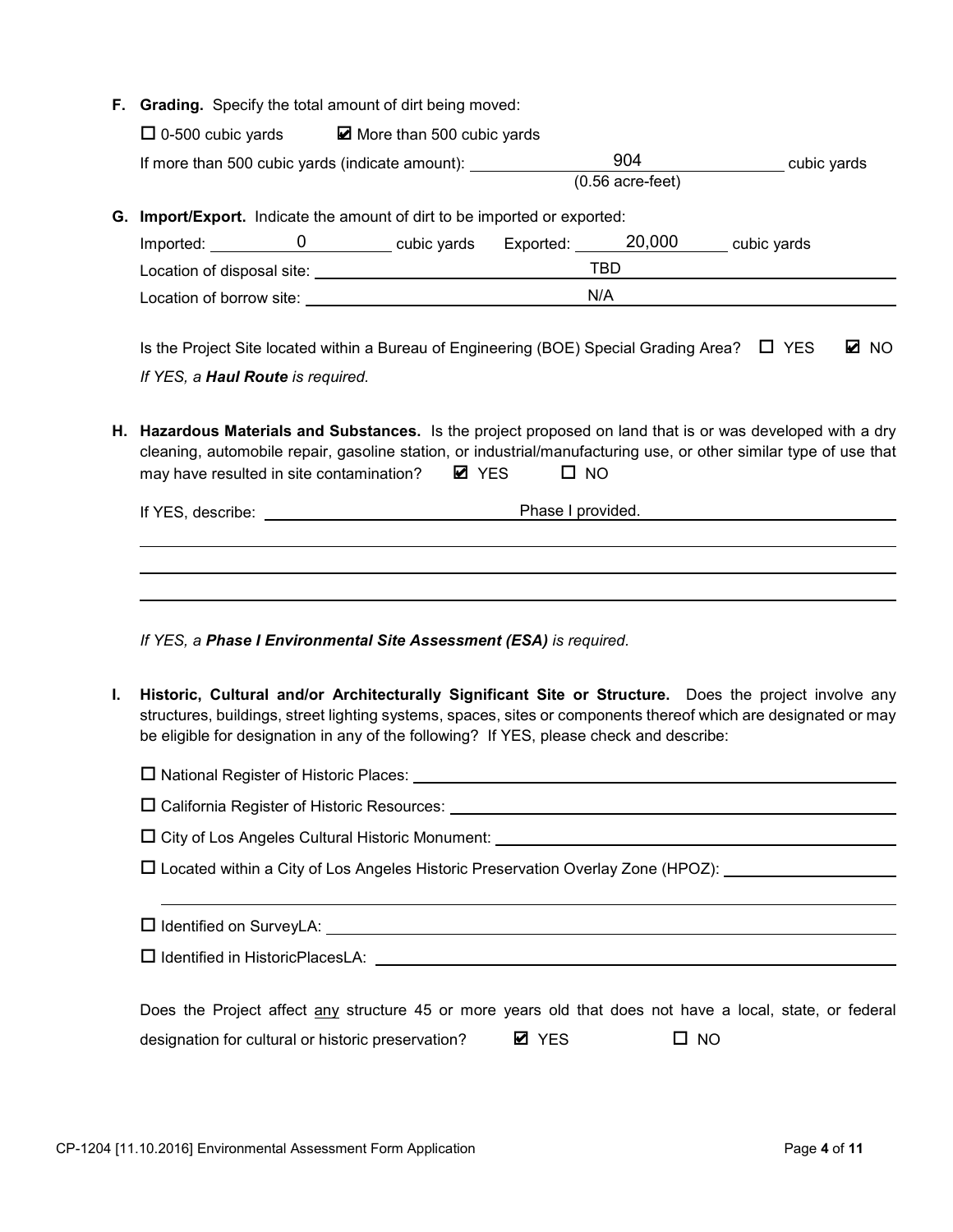**J. Miscellaneous.** Does the property contain any easements, rights-of-way, Covenant & Agreements, contracts, underground storage tanks or pipelines which restrict full use of the property?  $\square$  YES If YES, describe: ■ NO

|                                             | and indicate the sheet |  |
|---------------------------------------------|------------------------|--|
| number on your plans showing the condition: |                        |  |

#### **3. PROPOSED DEVELOPMENT**

In the sections below, describe the entire project, not just the area in need of the entitlement request. If the project involves more than one phase or substantial expansion or changes of existing uses, please document each portion separately, with the total or project details written below. Attach additional sheets as necessary to fully describe the project.

### **A. ALL PROJECTS**

|  | Parking. |
|--|----------|
|--|----------|

|      | <b>Vehicular Parking</b><br>Required: ___________                                                                                                                                                                                                                                                             | $82$ + Guest: $0$ |                                                                    |                                  |                |  |
|------|---------------------------------------------------------------------------------------------------------------------------------------------------------------------------------------------------------------------------------------------------------------------------------------------------------------|-------------------|--------------------------------------------------------------------|----------------------------------|----------------|--|
|      | Proposed:                                                                                                                                                                                                                                                                                                     |                   |                                                                    |                                  | $\overline{0}$ |  |
|      | <b>Bicycle Parking:</b>                                                                                                                                                                                                                                                                                       |                   |                                                                    |                                  |                |  |
|      | Required Long-Term: 75                                                                                                                                                                                                                                                                                        |                   |                                                                    | Required Short-Term: _________8  |                |  |
|      | Proposed Long-Term: 119                                                                                                                                                                                                                                                                                       |                   |                                                                    | Proposed Short-Term: ____ 8      |                |  |
| ii.  | Height.                                                                                                                                                                                                                                                                                                       |                   |                                                                    |                                  |                |  |
|      | Number of stories (not including mezzanine levels): 4 Maximum height: 45.5-feet                                                                                                                                                                                                                               |                   |                                                                    |                                  |                |  |
|      | Are Mezzanine levels proposed? $\Box$ YES                                                                                                                                                                                                                                                                     |                   |                                                                    | <b>Ø</b> NO                      |                |  |
|      | If YES, indicate on which floor: _________________,                                                                                                                                                                                                                                                           |                   |                                                                    |                                  |                |  |
|      |                                                                                                                                                                                                                                                                                                               |                   |                                                                    |                                  |                |  |
|      | New construction resulting in a height in excess of 60 feet may require a Shade/Shadow Analysis. This<br>does not apply to projects that are located within a Transit Priority Area (TPA) as defined by ZI-2452 (check<br>the Planning and Zoning tab in ZIMAS for this information http://ZIMAS.lacity.org). |                   |                                                                    |                                  |                |  |
| iii. | <b>Project Size.</b>                                                                                                                                                                                                                                                                                          |                   |                                                                    |                                  |                |  |
|      |                                                                                                                                                                                                                                                                                                               |                   |                                                                    |                                  |                |  |
|      | iv. Lot Coverage. Indicate the percent of the total project that is proposed for:                                                                                                                                                                                                                             |                   |                                                                    |                                  |                |  |
|      | Building footprint:                                                                                                                                                                                                                                                                                           |                   | 100<br>$\sim$ $\sim$ $\sim$                                        |                                  |                |  |
|      | Paving/hardscape:                                                                                                                                                                                                                                                                                             |                   | $\frac{0}{\sqrt{2}}$ %                                             |                                  |                |  |
|      | Landscaping:                                                                                                                                                                                                                                                                                                  |                   | $\begin{array}{c c} 0 & \text{if } x \neq 0 \\ \hline \end{array}$ | $\frac{0}{0}$                    |                |  |
|      | v. Lighting. Describe night lighting of project:                                                                                                                                                                                                                                                              |                   |                                                                    | Complies with LAMC requirements. |                |  |

.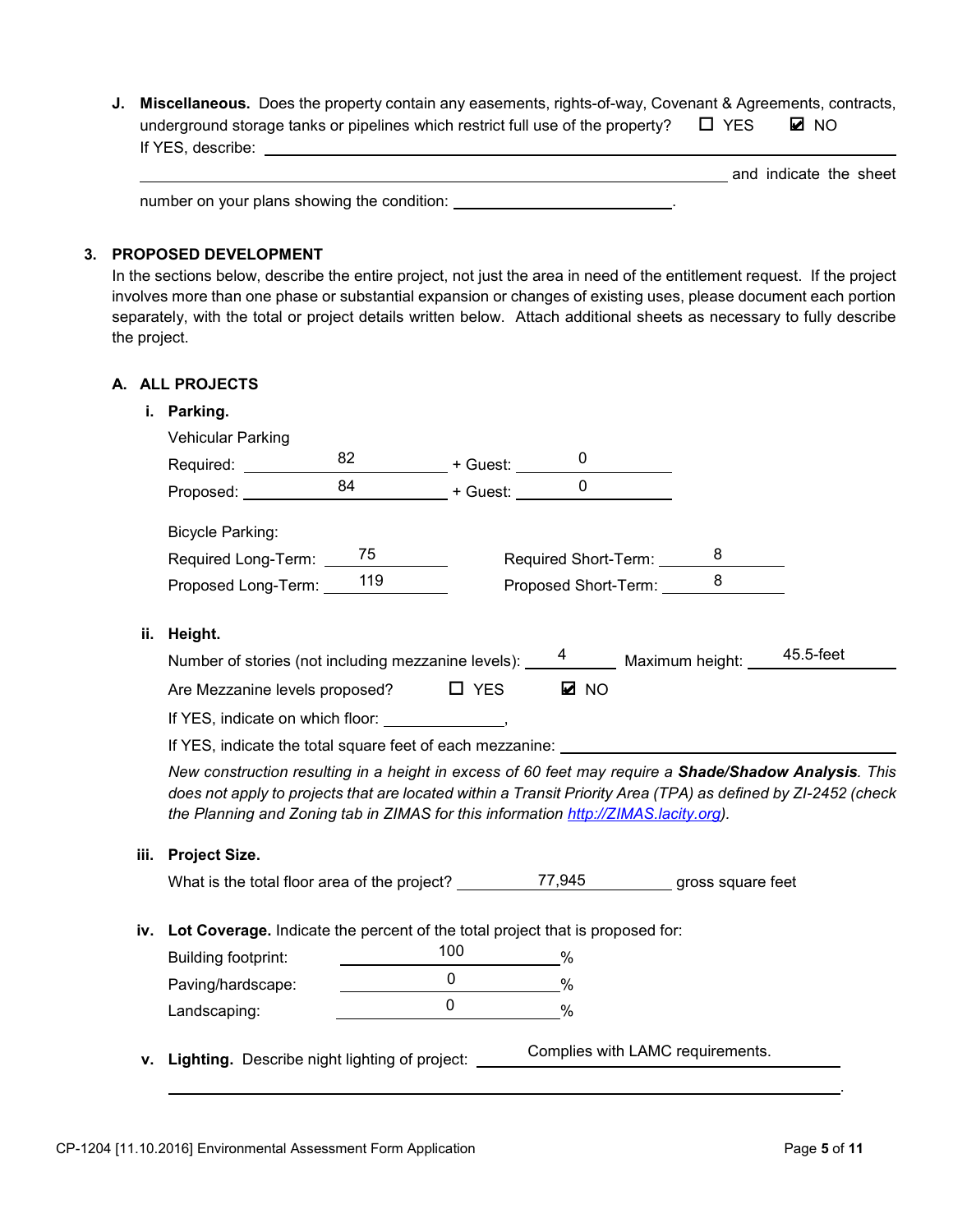#### **B. RESIDENTIAL PROJECT**

If no portion of the project is residential check  $\square$ -N/A and continue to next section

**i. Number of Dwelling Units.**

| Single<br>∠ Familv∵ | ortmont:<br>snartmer<br>31 I L | 100 | Condominium: |  |
|---------------------|--------------------------------|-----|--------------|--|
|                     |                                |     |              |  |

**ii. Recreational Facilities.** List recreational facilities for project: Community room, gym, dog care room, rooftop deck.

#### **iii. Open Space.**

| Does the project involve new construction resulting in additional floor area and units? $\boxtimes$ YES $\Box$ NO |                           |  |
|-------------------------------------------------------------------------------------------------------------------|---------------------------|--|
| Does the project involve six or more residential units?                                                           | $\boxtimes$ YES $\Box$ NO |  |

If YES to both, complete the following

| <b>Pursuant to LAMC 12.21.G</b>          | <b>Required</b> | <b>Proposed</b> |
|------------------------------------------|-----------------|-----------------|
| Common Open Space (Square Feet)          | $5,262.5$ s.f.  | 7,777 s.f.      |
| Private Open Space (Square Feet)         |                 | $2,800$ s.f.    |
| Landscaped Open Space Area (Square Feet) | $1,316$ s.f.    | 2,281 s.f.      |
| Number of trees (24 inch box or greater) | 25              |                 |

iv. Utilities. Describe the types of appliances and heating (gas, electric, gas/electric, solar): \_\_

Full Kitchens (Electric, Water, Gas)

**v. Accessory Uses.** Describe new accessory structures (detached garage, guest house, swimming pool, fence, stable, etc.) and/or additions: N/A

#### **C. COMMERCIAL, INDUSTRIAL OR OTHER PROJECT**

If the project is residential only check  $\square$ -N/A and continue to next section

- **i. Type of Use.**  Retail Tenants to be determined
- **ii. Project Size.** Does the project only involve the remodel or change of use of an existing interior space or  $leasehold?$   $\Box$  YES If YES, indicate the total size of the interior space or leasehold: square feet ✔
- iii. Hotel/Motel. Identify the number of guest rooms: N/A state guest rooms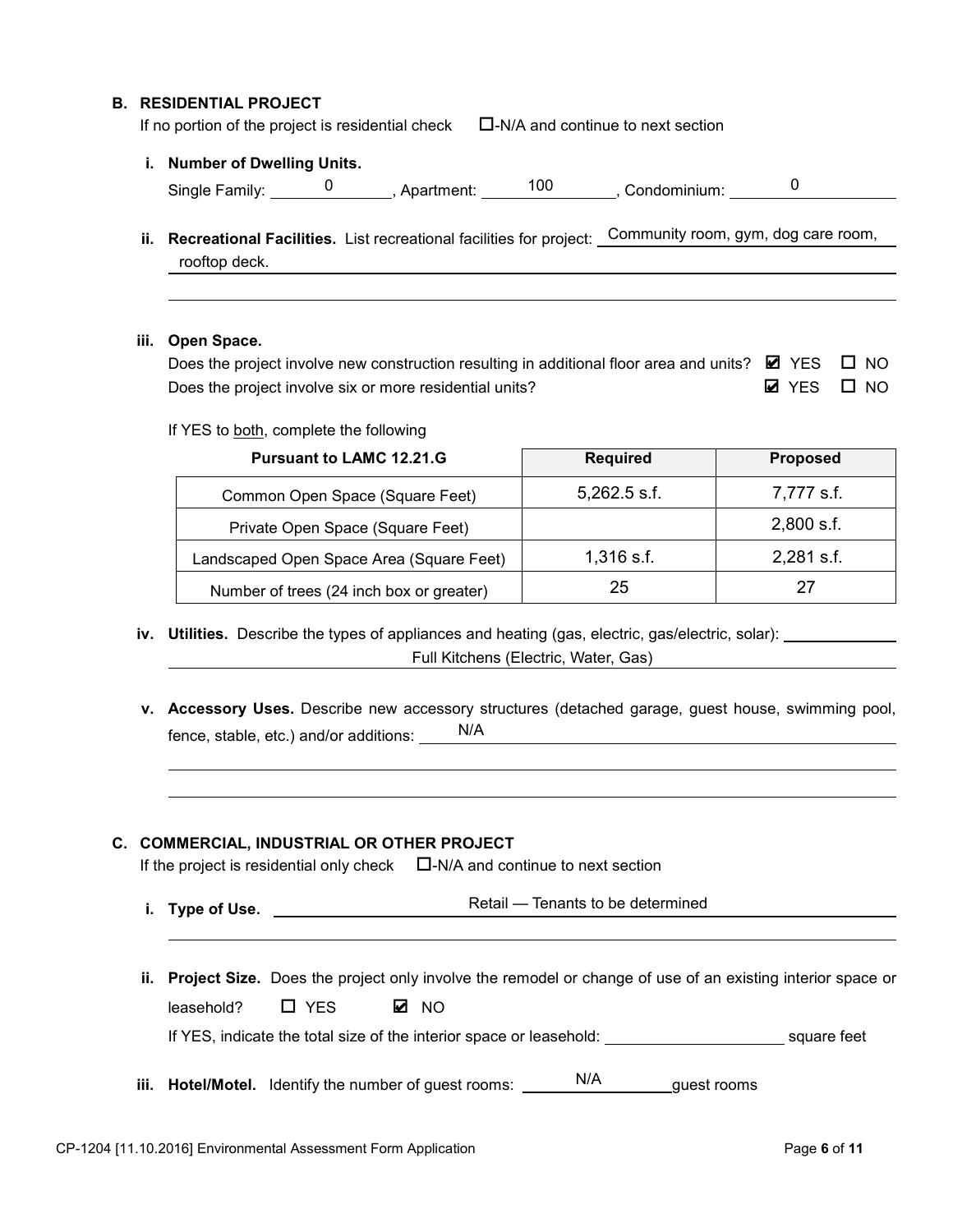| iv. Days of operation. | 7 days a week |
|------------------------|---------------|
| Hours of operation.    | 24-hours/day  |

**v. Special Events.** Will there be special events not normally associated with a day-to-day operation (e.g. fund raisers, pay-for-view events, parent-teacher nights, athletic events, graduations)?  $\Box$  YES  $\boxdot$  NO If YES, describe events and how often they are proposed

|    | vi. | <b>Occupancy Limit.</b> Total Fire Department occupancy limit: _______________________ |  |                                                |                                                                                                                     |      |
|----|-----|----------------------------------------------------------------------------------------|--|------------------------------------------------|---------------------------------------------------------------------------------------------------------------------|------|
|    |     |                                                                                        |  |                                                |                                                                                                                     |      |
|    | b.  |                                                                                        |  |                                                |                                                                                                                     |      |
|    | c.  |                                                                                        |  |                                                | Number of employees per shift ___________________, number of shifts _____________                                   |      |
|    |     |                                                                                        |  |                                                |                                                                                                                     |      |
|    |     |                                                                                        |  |                                                | Night lighting, automatic gated garage.                                                                             |      |
|    |     | v. Security. Describe security provisions for the project _                            |  |                                                |                                                                                                                     |      |
|    |     |                                                                                        |  |                                                |                                                                                                                     |      |
|    |     |                                                                                        |  |                                                |                                                                                                                     |      |
|    |     |                                                                                        |  |                                                |                                                                                                                     |      |
| 4. |     |                                                                                        |  |                                                |                                                                                                                     |      |
| А. |     | <b>SELECTED INFORMATION</b>                                                            |  |                                                |                                                                                                                     |      |
|    |     |                                                                                        |  |                                                | Circulation. Identify by name all arterial road types (i.e. Boulevard I, II, Avenue I, II, III) and freeways within |      |
|    |     |                                                                                        |  |                                                | 1,000 feet of the proposed Project; give the approximate distances (check http://navigatela.lacity.org for this     |      |
|    |     | information).                                                                          |  | Pacific Avenue (adjacent) - Modified Avenue II |                                                                                                                     |      |
|    |     |                                                                                        |  | 22nd Street (adjacent) - Avenue III            |                                                                                                                     |      |
|    |     |                                                                                        |  | 19th Street (700-feet north) - Avenue III      |                                                                                                                     |      |
|    |     |                                                                                        |  |                                                |                                                                                                                     |      |
|    |     |                                                                                        |  |                                                |                                                                                                                     |      |
| В. |     | Green building certification. Will the project be LEED-certified or equivalent?        |  |                                                | $\Box$ YES                                                                                                          | M NO |
|    |     | If YES, check appropriate box:                                                         |  |                                                |                                                                                                                     |      |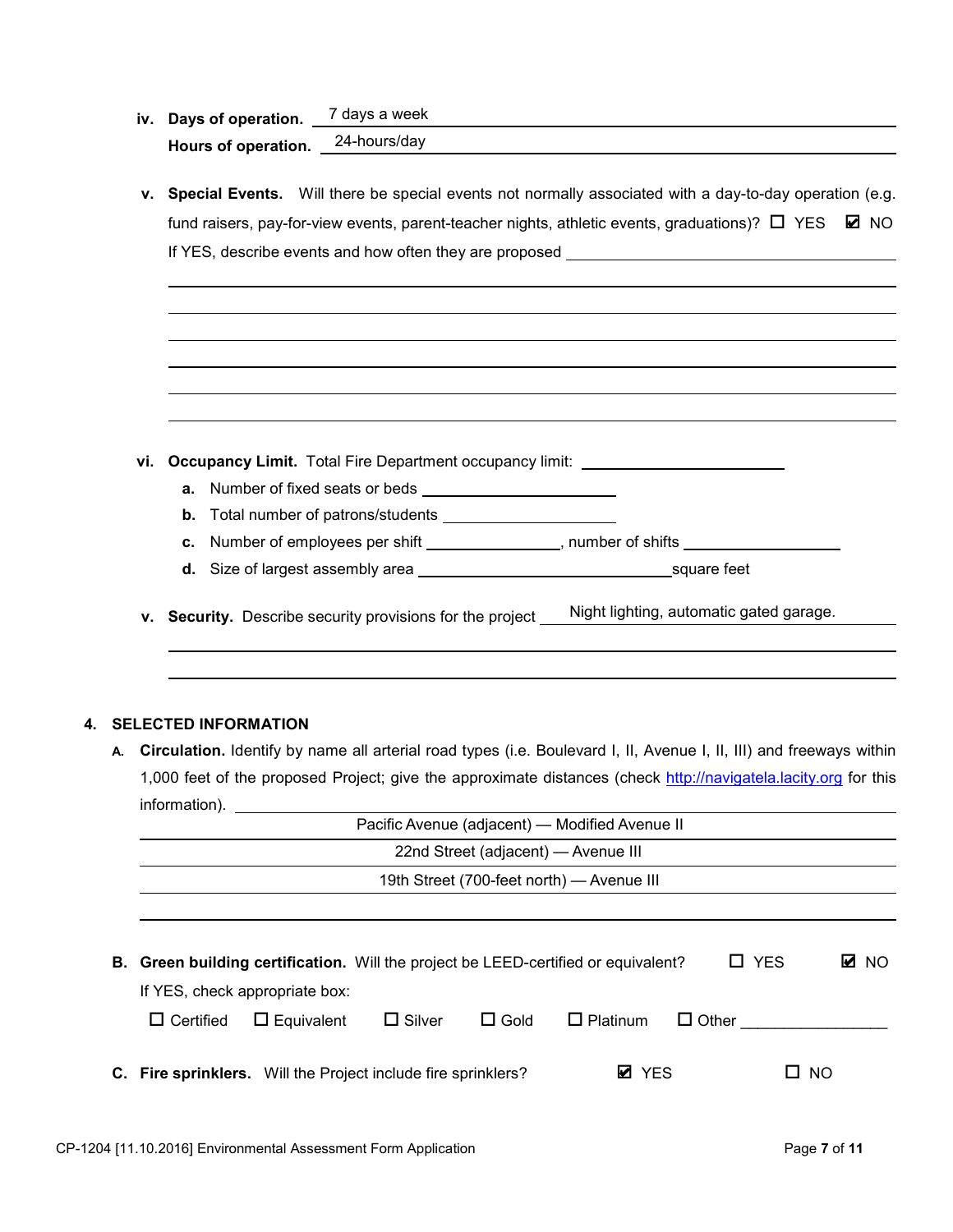## **5. CLASS 32 URBAN INFILL CATEGORICAL EXEMPTION (CE) REQUEST**

The Class 32 "Urban Infill" Categorical Exemption (Section 15332 of the State CEQA Guidelines), is available for development within urbanized areas. This class is not intended to be applied to projects that would result in any significant traffic, noise, air quality, or water quality impacts.

### **Check this box if you are requesting a Class 32 Exemption, and:** ✔

- You have read DCP's Specialized Instructions for the Class 32 Categorical Exemption (CP-7828) and,
- You have submitted the written justifications identified in the Specialized Instructions, and any supporting documents and/or technical studies to support your position that the proposed Project is eligible for the Class 32 Exemption and the project does not fall under any of the Exceptions pursuant to CEQA Section 15300.2.

Note that requesting the Urban Infill CE does not guarantee that the request will be accepted. The City may require additional studies and information if necessary to process the CE. The City reserves all rights to determine the appropriate CEQA clearance, including using multiple clearances and requiring an EIR if necessary.